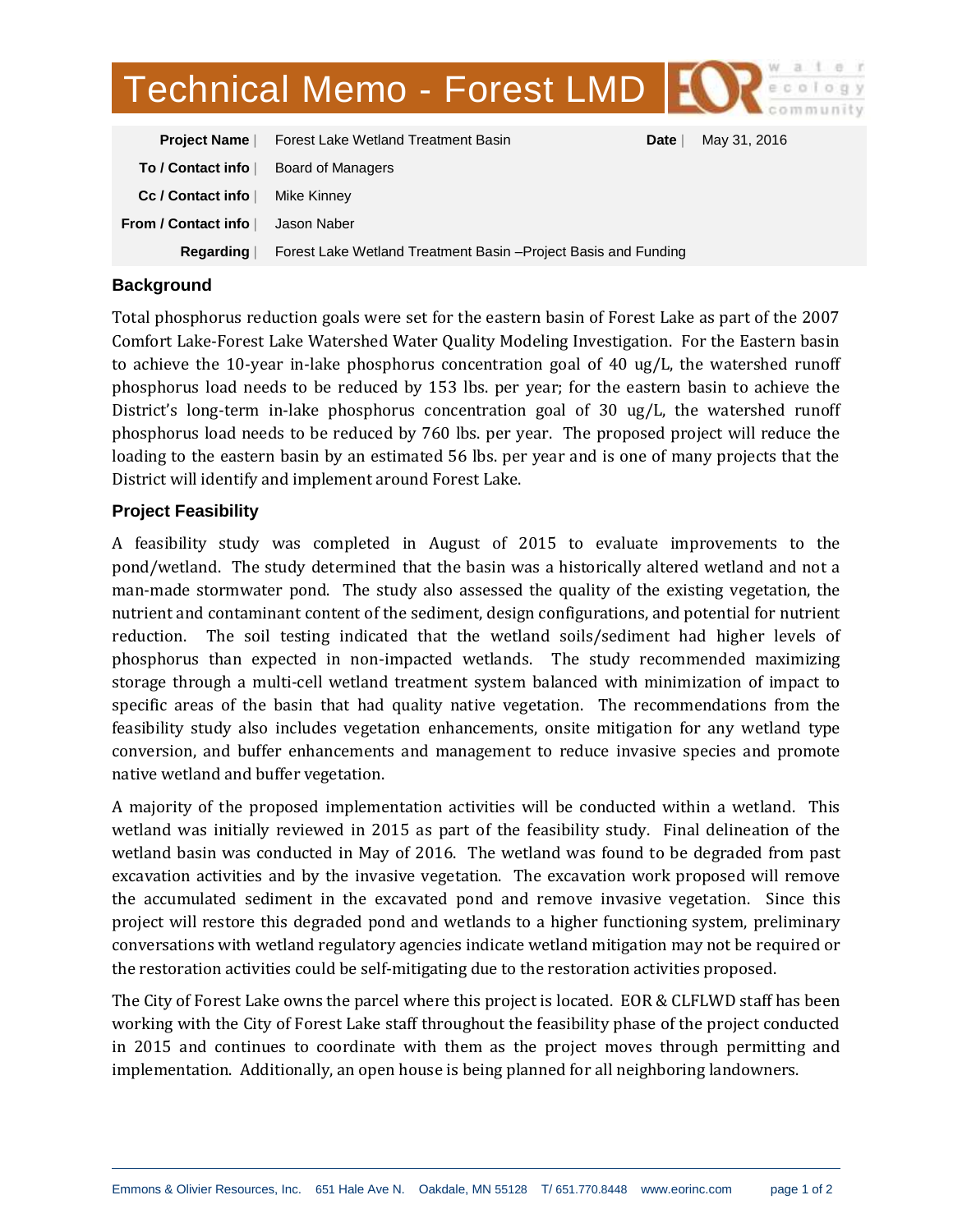## **Project Cost**

The tables below itemize the project costs estimated for implementation

| <b>Phase</b> | <b>Description</b>          | Construction |    | <b>Engineering</b> | Legal | Admin    | Total     |
|--------------|-----------------------------|--------------|----|--------------------|-------|----------|-----------|
|              | Preconstruction             |              |    |                    |       |          |           |
|              | Design                      | ۰.           | ۰D | 10,191             | 5.000 | \$5,000  | \$20,191  |
|              | <b>Final Project Design</b> |              |    |                    |       |          |           |
|              | & Construction              | 160,000      | \$ | 14,733             | 3.000 | \$5,000  | \$182,733 |
|              | Totals                      | 160,000      | \$ | 24,924             | 8.000 | \$10,000 | \$202,924 |

#### **Table 1: Detailed Project Costs**

# **Project Funding**

The tables below itemize the project funding sources.

#### **Table 2: Grant Summary**

| <b>Grant Activity</b>    |    | <b>CWF Grant \$</b><br><b>Activity Cost</b> |    |         | In-kind    |
|--------------------------|----|---------------------------------------------|----|---------|------------|
| <b>Wetland Treatment</b> |    |                                             |    |         |            |
| Basin                    | \$ | 160,000                                     | S  | 127,000 | \$33,000   |
| Engineering              |    |                                             |    |         |            |
| Design/Permitting        | \$ | 32,924                                      | \$ | 25,000  | 7,924<br>S |
| Project                  |    |                                             |    |         |            |
| Administration           | \$ | 10,000                                      | \$ | 10,000  | \$<br>-    |
| Total                    | S  | 202,924                                     |    | 162,000 | 40,924     |

### **Recommendation**

Implementation of the Forest Lake Wetland Treatment Basin Project will improve water quality in Forest Lake and restore a degraded wetland. The project is expected to reduce phosphorus loading to Forest Lake by approximately 56 lbs per year. The total project cost is estimated at \$202,924 with a life expectancy of 20 years. This equates to roughly \$181 per pound of phosphorus over the project lifespan. The project is being funded primarily by grant dollars from the Clean Water Fund. The total expected cost to the CLFLWD is \$40,924.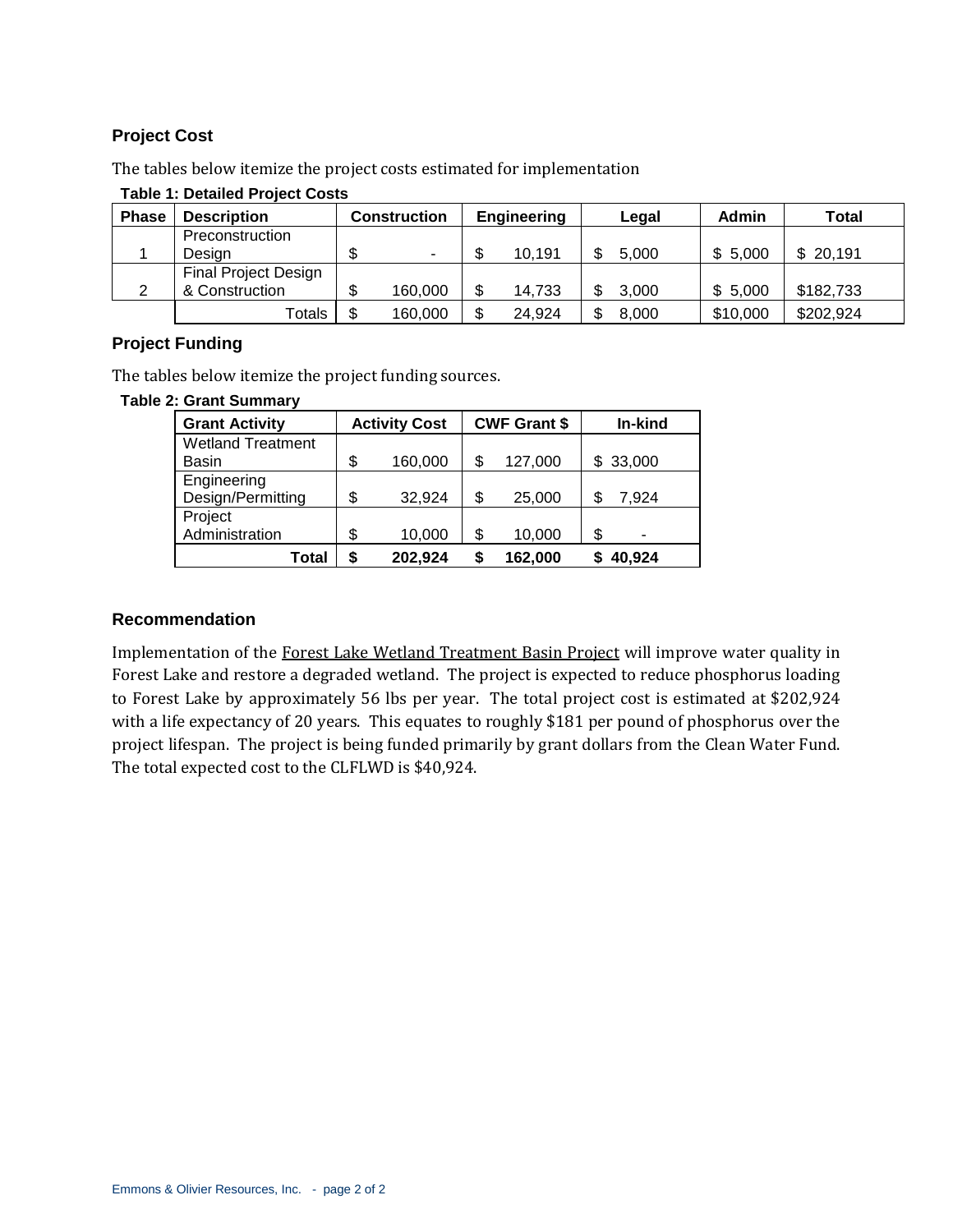# Technical Memo - Forest LMD | 107

| <b>Project Name</b> | Forest Lake Wetland Treatment Basin                                 | Date | May 31, 2016 |
|---------------------|---------------------------------------------------------------------|------|--------------|
| To / Contact info   | Board of Managers                                                   |      |              |
| Cc / Contact info   | Mike Kinney                                                         |      |              |
| From / Contact info | Jason Naber                                                         |      |              |
| Regarding           | Forest Lake Wetland Treatment Basin – Engineering Notice to Proceed |      |              |

## **Background**

In 2015, the CLFLWD was awarded a \$162,000 Clean Water Fund grant from BWSR to implement the Forest Lake Wetland Treatment Basin Implementation Project. The Forest Lake Wetland Treatment Basin will improve a wetland basin located east of Forest Lake's easternmost basin (3rd Lake). Project activities include excavation of nutrient-rich sediments, restoration of native vegetative cover, protection of existing high quality vegetation, and incorporation of native buffers surrounding the basin. The work team proposed to implement the project includes staff from Emmons & Olivier Resources (EOR), the CLFLWD Engineer, District Staff, District Legal Counsel and specialized consultants (testing & analysis).

## **Project Activities**

BWSR requires a narrative for each Grant Activity task, and a summary of persons conducting the work and their qualifications. The Grant Activity tasks as identified in the Grant Work Plan are detailed in the table below. For each Activity, the role of each entity involved is identified.

| <b>Grant Activity</b>                | <b>Primary Role</b> | <b>Support Role</b> | Legal    |
|--------------------------------------|---------------------|---------------------|----------|
| <b>Wetland Treatment Basin</b>       | Construction        | EOR, CLFLWD         | Smith    |
|                                      | Contractor          |                     | Partners |
| <b>Engineering Design/Permitting</b> | EOR, Inc.           | <b>CLFLWD</b>       | Smith    |
|                                      |                     |                     | Partners |
| <b>Project Administration</b>        | <b>CLFLWD</b>       | EOR                 | Smith    |
|                                      |                     |                     | Partners |

**Wetland Treatment Basin:** This Activity will be primarily carried out by a contractor selected through a public bidding process. EOR and CLFLWD staff will oversee the bidding and construction process.

**Engineering Design/Permitting:** This activity will be primarily carried out by Emmons & Olivier Resources (EOR) currently serving as the watershed district engineer. District legal counsel time needed to review contracts and landowner agreements are also included in this grant activity. Tasks include permitting, modeling, design, contract documents, bidding and construction oversight. EOR staff dedicated to the project and their individual roles are identified below.

- Project Manager Jason Naber, WDC
- Project Engineer Greg Graske, PE
- Water Quality Scientist & Limnologist Meghan Funke, Ph.D.
- Senior Design Engineer Steve Pellinen, PE
- Civil Technician & Field Services Kyle Crawford, EIT
- Water Quality & Wetland Scientist Joe Pallardy

 $\overline{a}$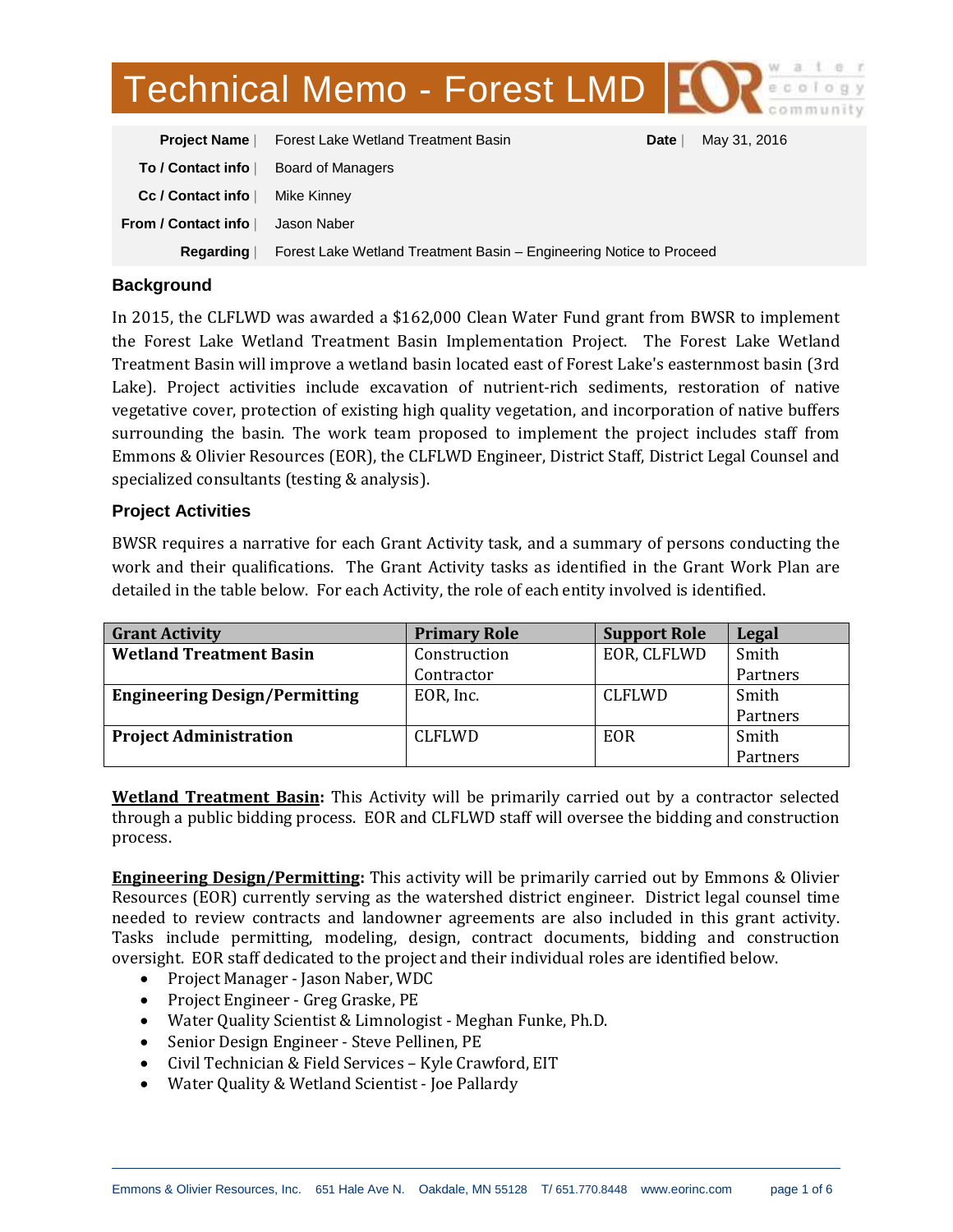**Project Administration:** This Activity will be primarily carried out by the CLFLWD Administrator. Tasks include budgeting, reporting and grant management. Minor support roles may be needed by the District Engineer and Legal Counsel.

### **Engineering Services- Scope of Work**

The following work plan details all activities proposed to implement the Forest Lake Wetland Treatment Basin.

#### **Phase 1 Preconstruction Design**

#### **Task 1: Project Start-up**

The data collection and processing task will include the following:

## *Kickoff Meeting*

The EOR project team will meet with CLFLWD staff to review existing project documents and goals.

## *Land Access and Activity Agreements*

Investigate property access, confirm City acquisition of the property, and secure agreements needed for project construction and long term operations & maintenance. Develop MOU between landowner and CLFLWD.

#### *Technical Advisory Team Meeting*

Meet with project technical advisory team to discuss project. Attendees include City of Forest Lake, Washington County, DNR, BWSR, USACOE, and MNDOT.

#### Schedule

• Spring  $2016$ 

## Deliverables

- Kickoff meeting agenda, attendance list and minutes
- Land agreement documentation
- Technical meeting agenda, attendance and minutes

### **Task 2: Data Review and Collection**

The data review phase of the project will assess any additional data needed to evaluate current conditions and assist with final design the project. This task includes the following:

#### *Review Survey Data*

EOR conducted a topographic and bathymetric survey of the pond and surrounding upland. The field survey data was used to create a base CADD drawing and preliminary concept drawings, quantities and costs for pond improvements. These drawings will be revisited and a determination will be made as to the need for additional survey data.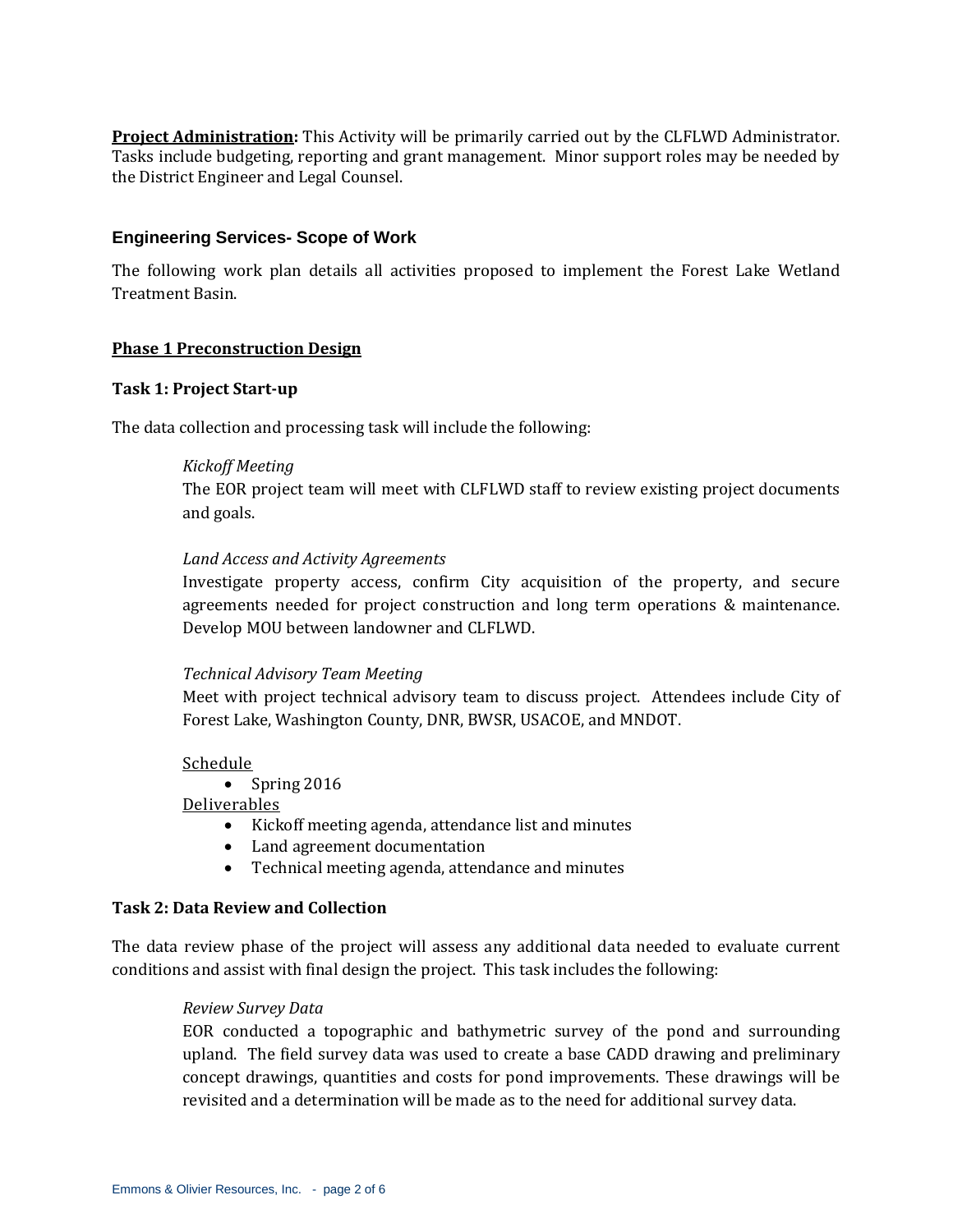### *Modeling Data Review*

The existing XP-SWMM model, together with the P8 water quality model previously analyzed by EOR as part of the Forest Lake Feasibility Study, will be revisited to ensure the design of the new wetland facility will achieve the targeted nutrient reductions.

## *Utility Updates*

Updated utility information within the project area will be requested from the City of Forest Lake and known private utilities.

## *Soil Disposal Options*

EOR has conducted soil testing investigations. This information will be reviewed to assess soil disposal options for the project.

## Schedule

Late Spring – Early Summer 2016

Deliverables

Summary of data needs for final design and bid package.

## **Task 3: Wetland Delineation & Permitting**

A field assessment of the existing wetland conditions was conducted on May 26, 2015 by Jason Naber of EOR. Results from this assessment determined that the existing wetland type had been altered from a shallow emergent marsh habitat to an open water habitat with an island comprised of a wetland shrub community. EOR will complete a formal wetland delineation prior to applying for wetland permits. The delineated wetland boundaries within the project area will be finalized and approved by the LGU and Corps.

#### *TEP Meetings*

Review existing wetland delineation information with TEP and discuss necessary reporting and permitting requirements.

## *Finalize Delineation*

Update and finalize wetland delineation for all wetlands within the project area. Finalize a delineation report based on site observations and monitoring data. Bring the delineation through the approval process by WCA, USACOE and DNR

#### *Wetland Permitting*

EOR will prepare local, state and federal wetland permit applications for activities proposed within regulated wetlands and public waters. The project is assumed to be selfmitigating through onsite vegetation restoration. A wetland replacement plan is not included at this time.

## Schedule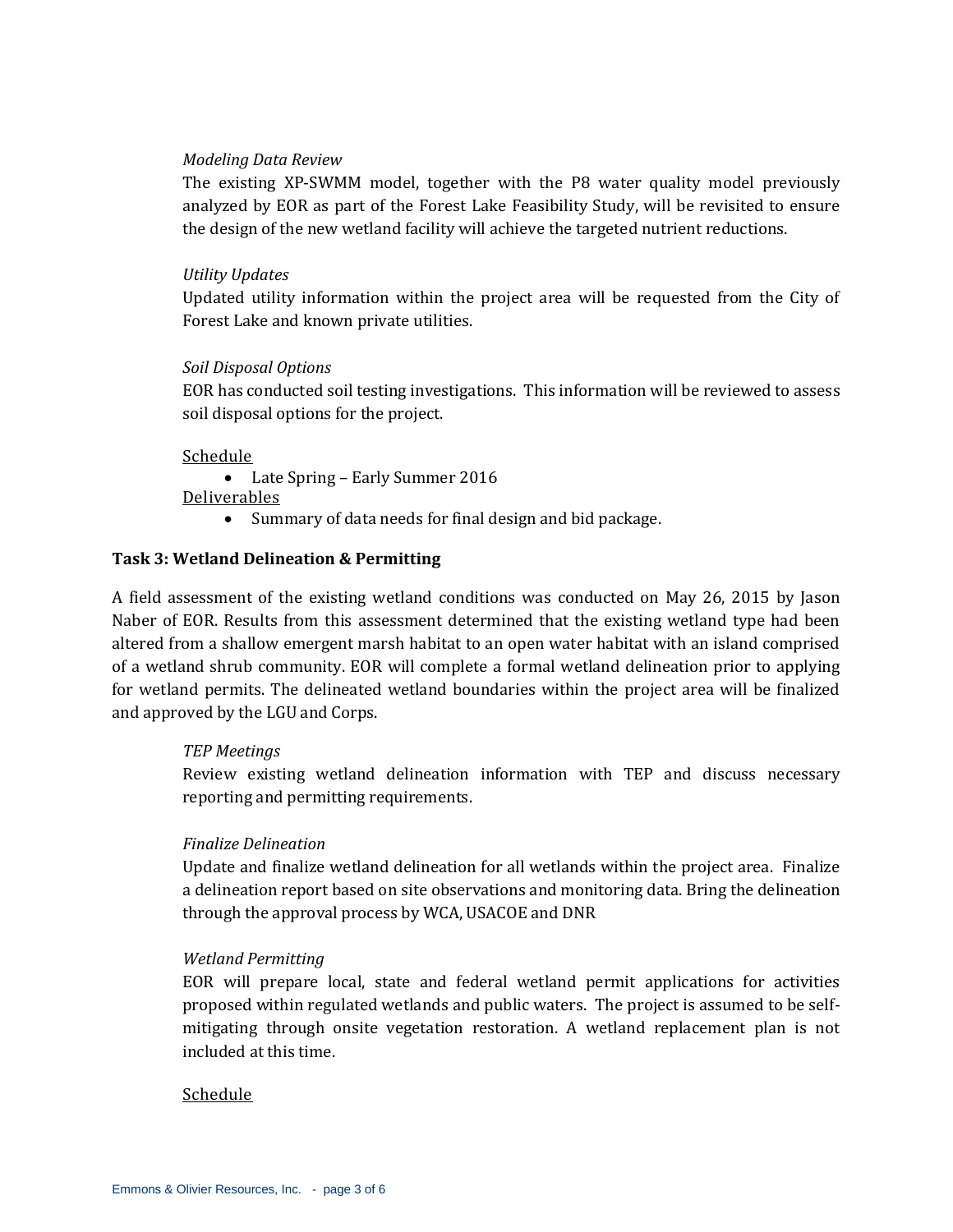• Summer 2016

## Deliverables

- Attendance TEP meetings
- Final wetland delineation report
- Wetland permitting

# **Task 4: Public Outreach**

The public outreach phase of the project will solicit input from the public and will facilitate interactions with adjacent landowners. This task will include the following:

# *Support for Public Outreach Efforts*

EOR will support the District Administrator's public outreach efforts by providing maps and graphics summarizing project locations and concepts. The land owners surrounding the wetland/pond are very interested in seeing improvements incorporated to the wetland; efforts will be made to engage landowners surrounding the wetland throughout the duration of the project.

# *Local Landowner meeting*

EOR and the District Administrator will prepare and present at a local landowner meeting in an effort to get input from the residents surrounding the pond and lake shore owners immediately adjacent to the project area.

# Schedule

 $\bullet$  2016-2017

# Deliverables

 Landowner meeting agenda, attendance list and summary of landowner comments

# **Phase 2 Final Project Design & Construction**

# **Task 6: Project Design**

The design phase of the project will complete plans and specifications to bid and build the Forest Lake Wetland Treatment Basin project. This task will include the following:

# *Complete site plans and specifications*

Plans and specifications will be completed for all components of the project to be bid for construction, including but not limited to structures, pond dimensions, grading, wetland restoration, buffer enhancement, native vegetation management, and onsite mitigation.

## Schedule

 $\bullet$  Summer 2016

Deliverables

• Final plans and specifications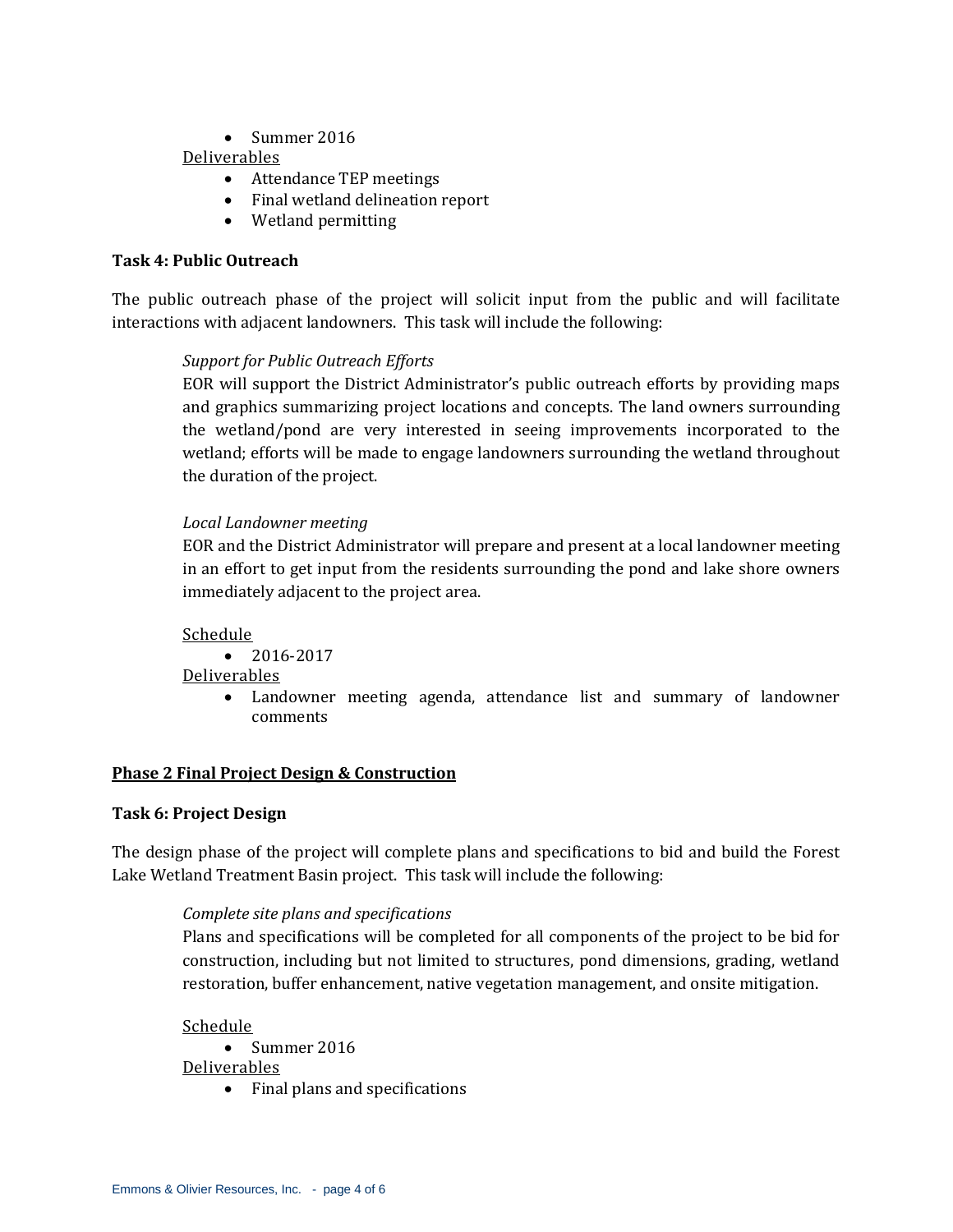## **Task 7: Project Bidding**

This task will include preparing project bidding documents, advertising for bids, conducting a prebid meeting, answering bidding questions and providing bid packages.

#### Schedule

• Fall 2016

## Deliverables

- Project bidding documents
- Attendance at prebid and bid opening meetings
- Bid award recommendation memo to Board

## **Task 8: Construction Management and Asbuilts**

This task will include observation of construction activities, management of construction contract and asbuilt drawings.

#### *Construction Staking*

EOR staff will provide vertical and horizontal control as needed throughout the project.

## *Construction Observation*

Frequent site visits will be made by EOR engineers and wetland scientists during construction.

#### *Construction Contract Management*

This shall include the processing of pay requests and project close out documentation.

#### *Asbuilt survey and drawings*

A site survey will be completed post-construction to verify asbuilt conditions. Asbuilt drawings will be prepared and signed by engineer.

#### Schedule

Winter 2016-2017

Deliverables:

- Site observation and project status reports
- Pay requests
- Asbuilt drawings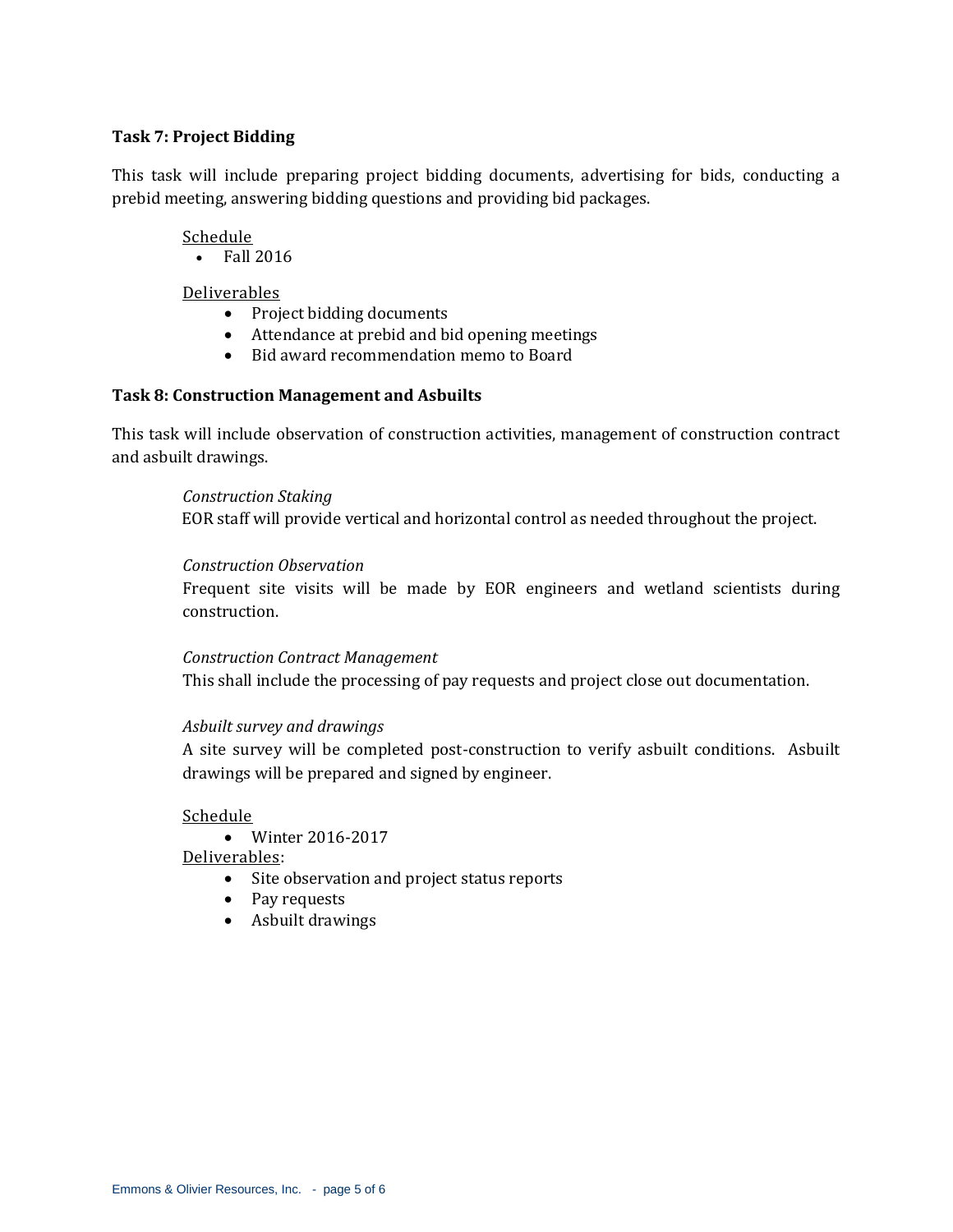#### **Recommendation**

We recommend the CLFLWD Board authorize a not-to-exceed fee of \$24,924 to implement the Forest Lake Wetland Treatment Basin.

| <b>Phase</b> | <b>Description</b>                  | Engineering |
|--------------|-------------------------------------|-------------|
|              | <b>Preconstruction Design</b>       | 10,191      |
|              | Final Project Design & Construction | 14.733      |
|              | Totals                              | 24.924      |

Table 1: Engineering Fee Summary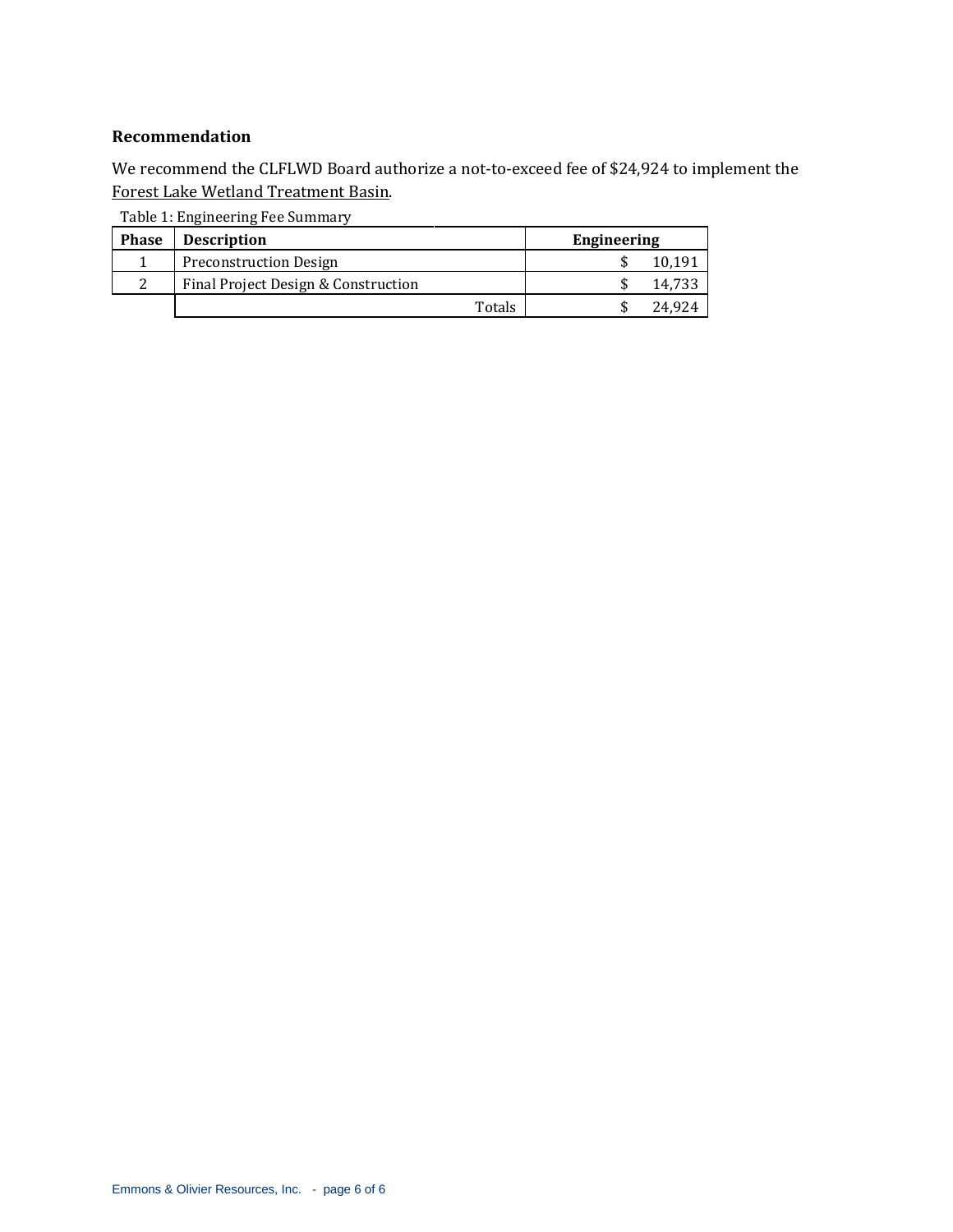#### **RESOLUTION 16-06-02**

### **COMFORT LAKE - FOREST LAKE WATERSHED DISTRICT BOARD of MANAGERS**

## **RESOLUTION ORDERING the FOREST LAKE WETLAND TREATMENT BASIN IMPLEMENTATION PROJECT**

Manager \_\_\_\_\_\_\_\_\_\_\_\_\_\_\_\_ offered the following resolution and moved its adoption, seconded by Manager \_\_\_\_\_\_\_\_\_\_\_\_\_

**WHEREAS** the District has adopted a watershed management plan (WMP) in accordance with Minnesota Statutes §103B.231, which, in project category 5228, identifies rehabilitation and retrofit measures within the area of direct drainage to Forest Lake (subwatershed FL01) to protect and improve water quality in Forest Lake;

**WHEREAS** in accordance with the WMP and in coordination with the City of Forest Lake ("City"), the District has developed a concept design that includes excavating nutrient-rich sediments, restoring native vegetative cover, protecting existing high quality vegetation and incorporating native buffer in and around a poorly functioning wetland stormwater basin adjacent to the easternmost basin of Forest Lake, which is designated the Forest Lake Wetland Treatment Basin Implementation Project (the "Project");

**WHEREAS** the District applied for and has been awarded a Clean Water Fund grant in the amount of \$162,000 for the Project;

**WHEREAS** the Project would be located on City land, and District and City staff have developed a cooperative agreement that would allow the District to construct and maintain the Project, and further the District has coordinated productively with other resource agencies with respect to permits for the Project;

**WHEREAS** District and City staff are exploring further, smaller-scale elements on lands within the basin catchment that may cost-effectively increase the performance of the Project;

**WHEREAS** in accordance with Minnesota Statutes § 103B.251, subdivision 3, the Board of Managers held a duly noticed public hearing on June 2, 2016, at the Comfort Lake-Forest Lake Watershed District offices, at which time all interested parties had the opportunity to speak for and against the Project;

**WHEREAS** the District engineer has presented the results of its feasibility assessment and cost estimate to the Board, and finds that the Project is feasible, and the Board concurs that the Project is feasible and finds that it is a cost-effective element of meeting the District's water quality and wetland restoration goals set forth in the WMP; and

**WHEREAS** the Board has considered the engineer's findings and the comments of interested parties and finds that the Project will be conducive to public health and promote the general welfare, and is in compliance with Minnesota Statutes §§103B.205 to 103B.255 and the WMP;